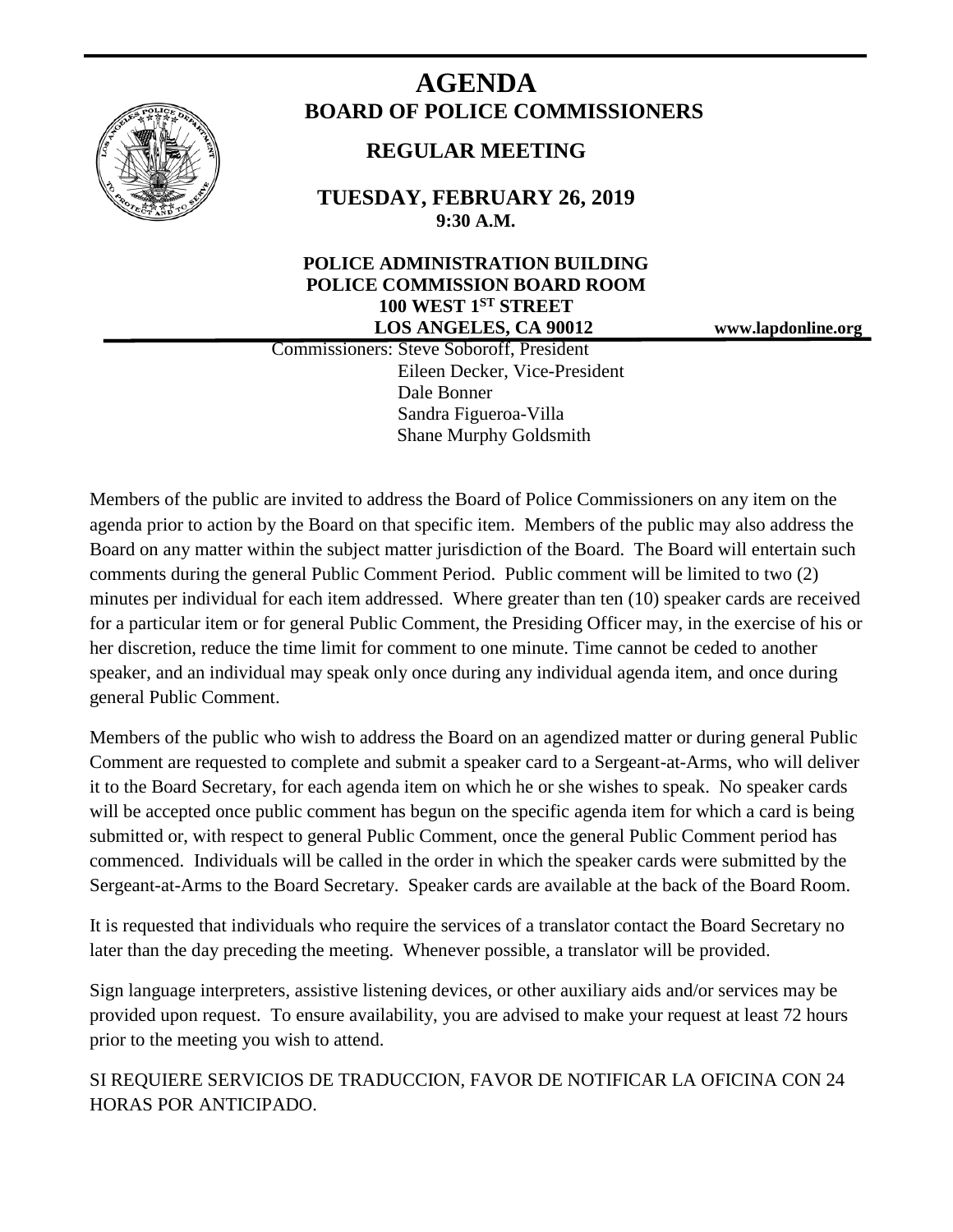#### **1. CONSENT AGENDA ITEMS**

A. DEPARTMENT'S REPORT, dated February 19, 2019, relative to a Travel Authority for the Chief of Police, March 7, 2019, through March 8, 2019, to attend the Major Cities Chiefs Association (MCCA) Police Executive Leadership Institute (PELI), in Washington, D.C., as set forth. [\[BPC #19-0063\]](http://www.lapdpolicecom.lacity.org/022619/BPC_19-0063.pdf)

Recommendation(s) for Board action:

APPROVE the Department's report.

B. DEPARTMENT'S REPORT, dated February 21, 2019, relative to a monetary donation in the amount of \$750.00, from the Uptown Gay & Lesbian Alliance, to be utilized for food and recreational activities and events, for the benefit of the Northeast Area Cadet Program, as set forth. **IDPC #19-0061** 

Recommendation(s) for Board action:

APPROVE the Department's report and ACCEPT the donation.

C. DEPARTMENT'S REPORT, dated February 21, 2019, relative to a monetary donation in the amount of \$5,000.00, from the Propac Corp, to be utilized for food and recreational activities and events, for the benefit of the Newton Area Cadet Program, as set forth. **IBPC #10-0062** 

Recommendation(s) for Board action:

APPROVE the Department's report and ACCEPT the donation.

D. DEPARTMENT'S REPORT, dated February 20, 2019, relative to a monetary donation in the amount of \$1,110.00, from the Los Angeles Dodgers, LLC., to be utilized for food and recreational activities and events, for the benefit of the Headquarters Cadet Post, as set forth. **IBPC #19-0064]** 

Recommendation(s) for Board action:

APPROVE the Department's report and ACCEPT the donation.

E. DEPARTMENT'S REPORT, dated February 20, 2019, relative to a monetary donation in the amount of \$420.00, from the Los Angeles Dodgers, LLC., to be utilized for food and recreational activities and events, for the benefit of the Headquarters Cadet Post, as set forth. **IBPC** #19-0065]

Recommendation(s) for Board action:

APPROVE the Department's report and ACCEPT the donation.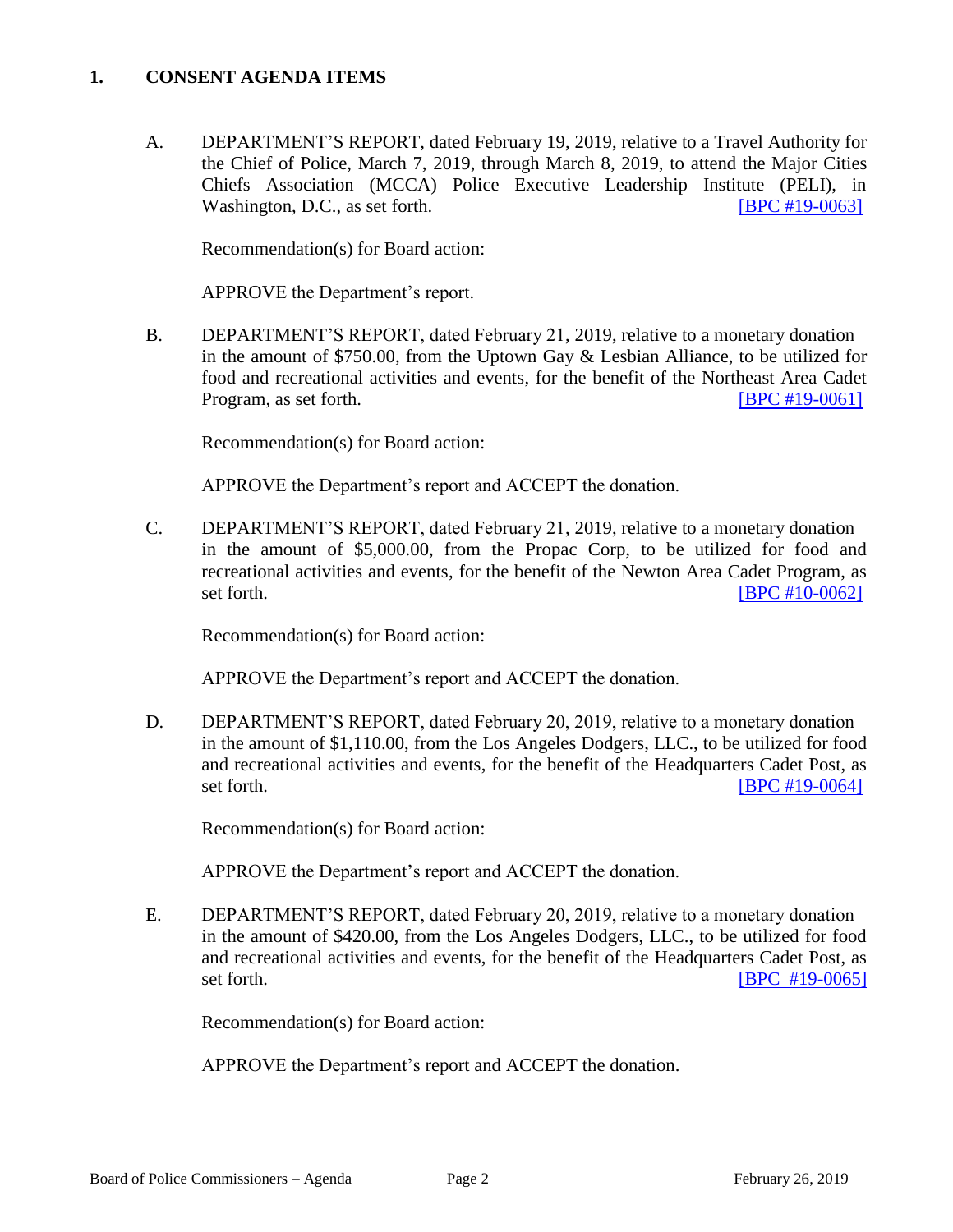F. DEPARTMENT'S REPORT, dated February 21, 2019, relative to a monetary donation in the amount of \$3,500.00, from the Valley Traffic Advisory Council, to be used towards a 40<sup>th</sup> Anniversary Celebration, for the benefit of Valley Traffic Division, as set forth. **[\[BPC #19-0066\]](http://www.lapdpolicecom.lacity.org/022619/BPC_19-0066.pdf)** Recommendation(s) for Board action:

APPROVE the Department's report and ACCEPT the donation.

## **2**. **REGULAR AGENDA ITEMS**

- A. DEPARTMENT'S VERAL PRESENTATION and DISCUSSION relative to the status of Mentoring Program.
- B. DEPARTMENT'S REPORT, dated January 30, 2019, relative to the Immigration Enforcement, Task Force Reporting Requirements and Department Operations, as set forth. **EXECUTE:** [\[BPC #19-0060\]](http://www.lapdpolicecom.lacity.org/022619/BPC_19-0060.pdf)

Recommendation(s) for Board action:

APPROVE the Department's report.

C. DEPARTMENT'S REPORT, dated February 20, 2019, relative to Search Warrant Audit (AD No. 18-001), as set forth. [\[BPC #19-0067\]](http://www.lapdpolicecom.lacity.org/022619/BPC_19-0067.pdf)

Recommendation(s) for Board action:

APPROVE the Department's report.

D. DEPARTMENT'S REPORT, dated February 20, 2019, relative to Revolving Training Fund Semi-Annual Report: Reporting Period July 1 through December 31, 2018, as set forth. **EXECUTE:** [\[BPC #19-0068\]](http://www.lapdpolicecom.lacity.org/022619/BPC_19-0068.pdf)

Recommendation(s) for Board action:

REVIEW the Department's report and TRANSMIT to the City Council.

## **3. REPORT OF THE CHIEF OF POLICE**

- Significant Incidents and activities occurring during the period of February 19, 2019 through February 26, 2019
- Crime Statistics
- Department Personnel Strength

## **4. PUBLIC COMMENT PERIOD**